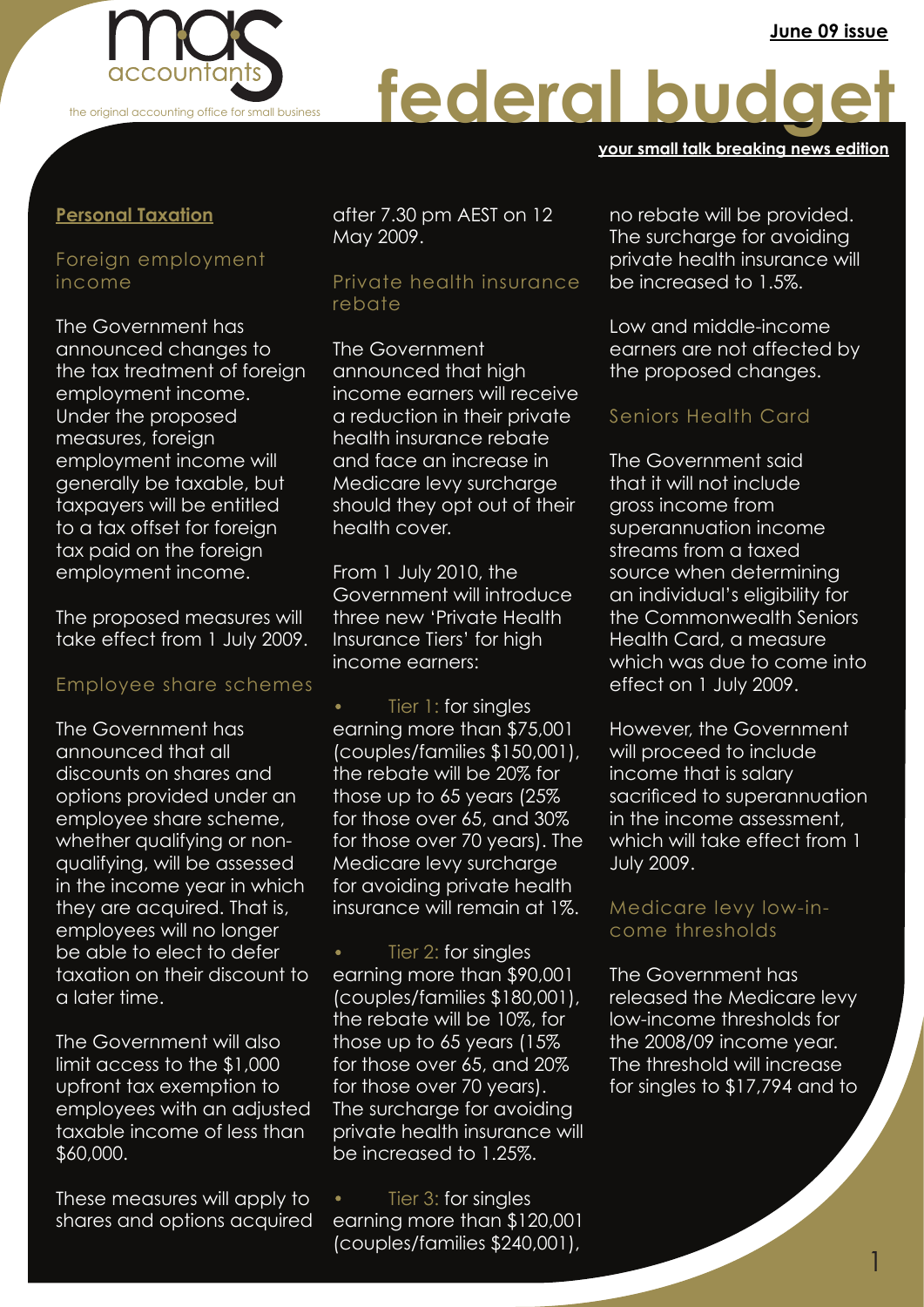

# federal budge

#### **your small talk breaking news edition**

\$30,025 for individuals who are members of a family.

The additional amount of threshold for each dependent child or student will also be increased to \$2,757.

The Medicare levy lowincome threshold for pensioners below Age Pension age will also be increased from 1 July 2008 to \$25,299.

#### Seniors Supplement for self-funded retirees

The Government will provide a Seniors Supplement from 20 September 2009. The Supplement will be available to self-funded retirees who are eligible for the Commonwealth Seniors Health Card or the Department of Veterans' Affairs Gold Card with current Seniors Concession Allowance. It incorporates existing payments of Seniors Concession Allowance and the higher rate of Telephone Allowance.

The Seniors Supplement will be \$790.40 a year for singles and \$1,190.80 a year for couples combined. Payments will be made quarterly.

### **Business Taxation**

Small Business and General Business Tax Break

The Government has announced the oneoff bonus tax deduction available to small businesses under the Small Business and General Business Tax Break will increase to 50%, where a small business acquires an eligible asset between 13 December 2008 and 31 December 2009, and the asset is installed or ready for use by 31 December 2010.

# Repeal of unlimited amendment periods

The Government announced that it will repeal certain provisions in the income tax laws that currently provide the Commissioner with an unlimited period in which to amend an item in a taxpayer's income tax return.

The Government stated that the amendments will take effect from the date of Royal Assent of the relevant enabling legislation.

#### Assets and deemed dividend rules

The Government will extend the deemed dividend rules to payments by way of a licence or right to use real

property and chattels, such as cars, boats and real estate.

This measure will reduce the opportunities for private companies to allow their shareholders or associates to use company assets for free, or at less than their arm's length value, without paying tax.

It is proposed this measure will apply from the 2009/10 income year.

### . losses restricted Use of non-commercial

The Government will tighten the application of the rules on the use of non-commercial losses to prevent high-income individuals from offsetting excess deductions from non-commercial business activities against salary and other income.

From 1 July 2009, taxpayers with an adjusted taxable income of over \$250,000 will only be able to deduct expenses from non-commercial business activities against the income from those activities. Any excess deductions will be quarantined to the business activity.